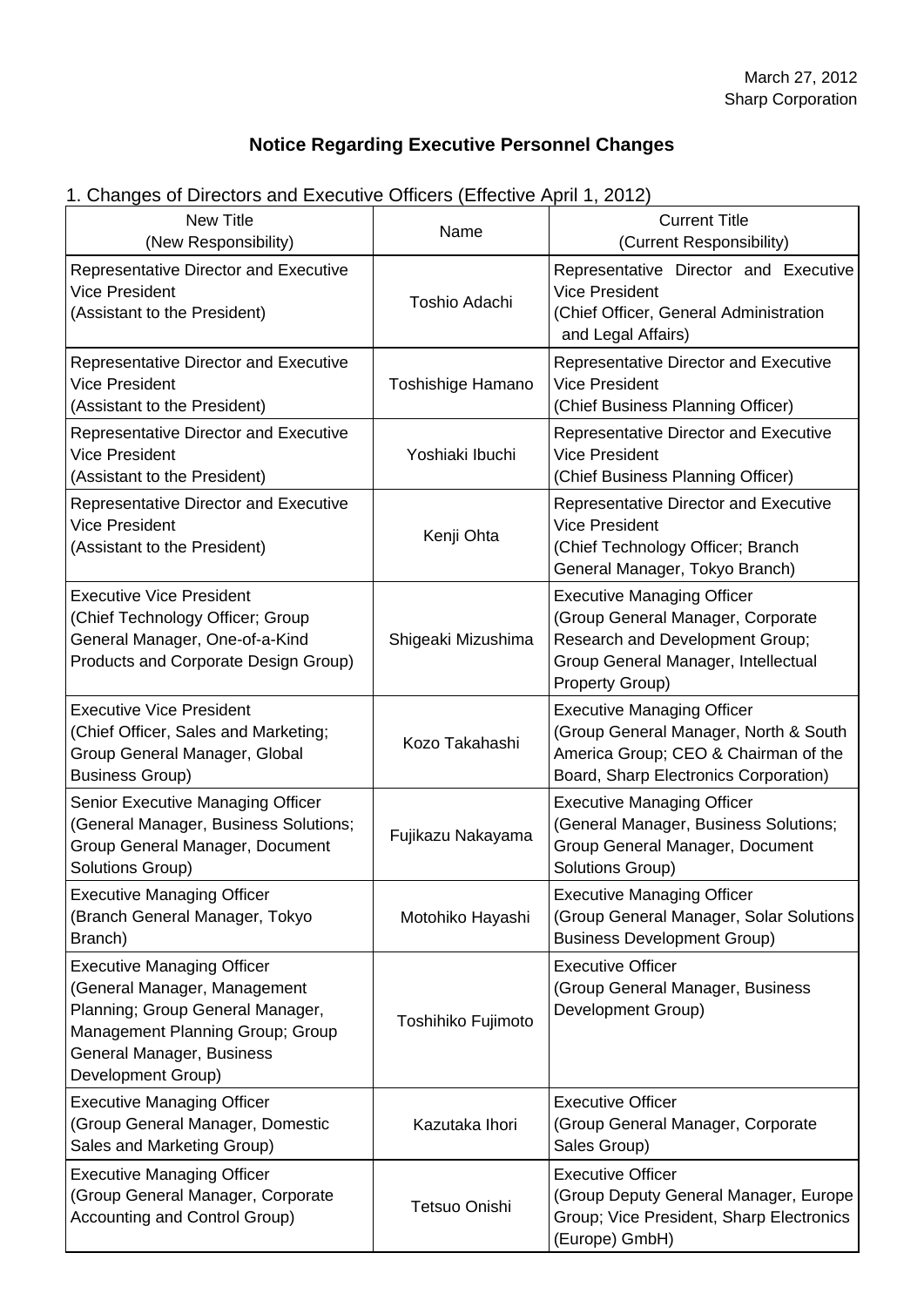| Director and Executive Officer<br>(Group Deputy General Manager, Large<br>Liquid Crystal Display Business Group)                                            | Katsuaki Nomura    | Director and Executive Managing Officer<br>(General Manager, Corporate Strategy;<br>Group General Manager, Corporate<br>Accounting and Control Group)               |
|-------------------------------------------------------------------------------------------------------------------------------------------------------------|--------------------|---------------------------------------------------------------------------------------------------------------------------------------------------------------------|
| <b>Executive Officer</b><br>(Group General Manager, Display<br>Solutions Development Group)                                                                 | Masatsugu Teragawa | <b>Executive Officer</b><br>(Group General Manager, Audio-Visual<br>Systems Development Group)                                                                      |
| <b>Executive Officer</b><br>(Group General Manager, Global Brand<br>Strategy Group)                                                                         | Keiko Okada        | <b>Executive Officer</b><br>(Group General Manager, One-of-a-Kind<br>Products and Corporate Design Group;<br>Group General Manager, Global Brand<br>Strategy Group) |
| <b>Executive Officer</b><br>(Group General Manager, Audio-Visual<br>Systems Group)                                                                          | Masayuki Mohri     | <b>Executive Officer</b><br>(Group General Manager, Management<br>Planning Board)                                                                                   |
| <b>Executive Officer</b><br>(Group Deputy General Manager, Solar<br>Systems Group)                                                                          | Hiroshi Morimoto   | <b>Executive Officer</b><br>(Group General Manager, Solar Systems<br>Development Group)                                                                             |
| <b>Executive Officer</b><br>(Group Deputy General Manager,<br>Domestic Sales and Marketing Group;<br>President, Sharp Electronics Marketing<br>Corporation) | Akira Atarashi     | <b>Executive Officer</b><br>(Group General Manager, Domestic<br>Sales and Marketing Group)                                                                          |

### 2.Changes of Directors (Effective late June 2012)

| New Title                                               | Name               | <b>Current Title</b>                                                                                 |
|---------------------------------------------------------|--------------------|------------------------------------------------------------------------------------------------------|
| Representative Director and Executive<br>Vice President | Shigeaki Mizushima | <b>Executive Managing Officer</b><br>(Executive Vice President,<br>effective April 1, 2012)          |
| Representative Director and Executive<br>Vice President | Kozo Takahashi     | <b>Executive Managing Officer</b><br>(Executive Vice President,<br>effective April 1, 2012)          |
| Director and Senior Executive Managing<br>Officer       | Fujikazu Nakayama  | <b>Executive Managing Officer</b><br>(Senior Executive Managing Officer,<br>effective April 1, 2012) |
| Director and Executive Managing Officer                 | Toshihiko Fujimoto | <b>Executive Officer</b><br>(Executive Managing Officer,<br>effective April 1, 2012)                 |
| Director and Executive Managing Officer                 | Kazutaka Ihori     | <b>Executive Officer</b><br>(Executive Managing Officer,<br>effective April 1, 2012)                 |
| Director and Executive Managing Officer                 | Tetsuo Onishi      | <b>Executive Officer</b><br>(Executive Managing Officer,<br>effective April 1, 2012)                 |

\* The above-mentioned changes will be submitted for and subject to approval at the shareholders' meeting and directors' meeting in late June 2012.